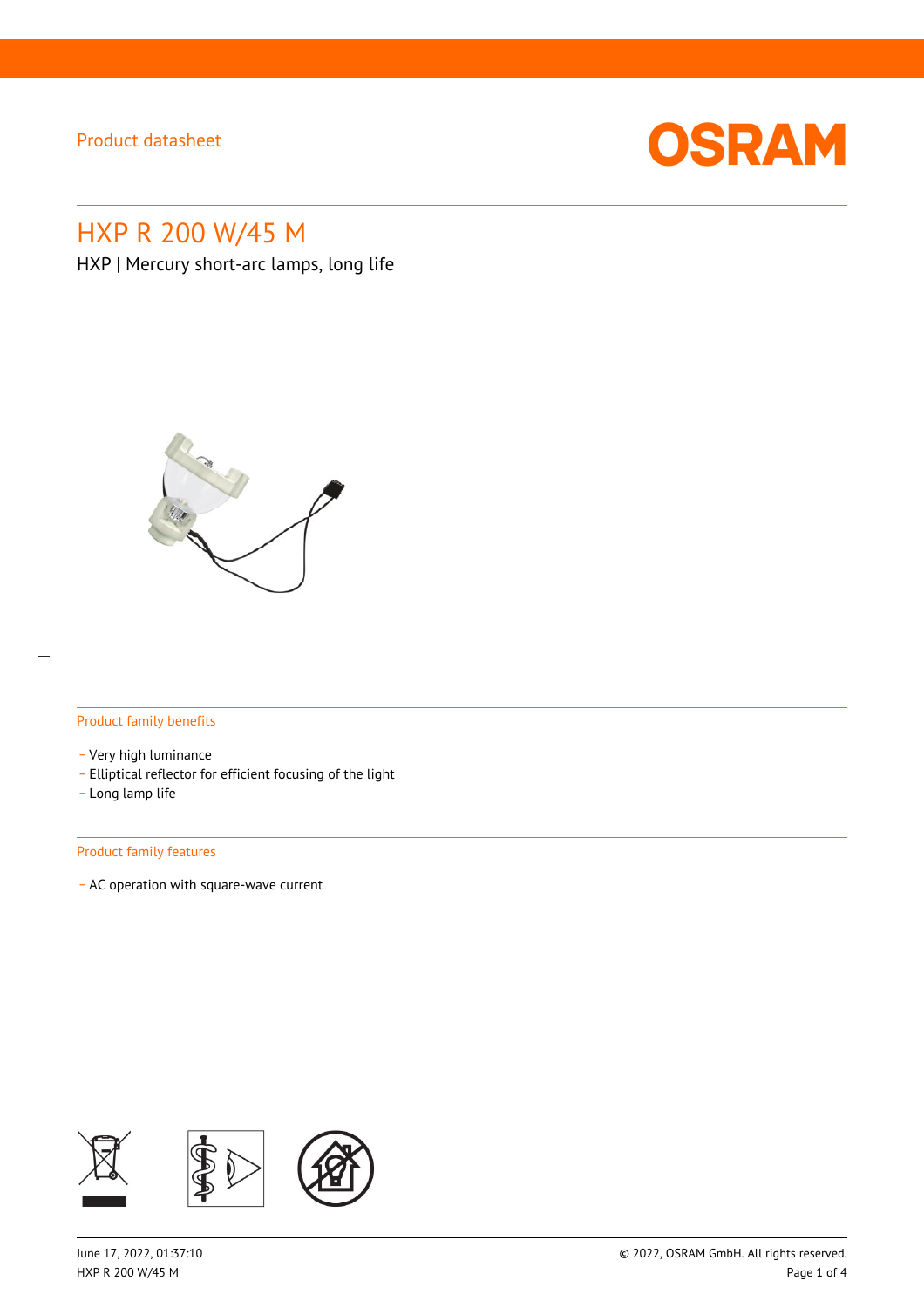### Technical data

### **Electrical data**

| Lamp wattage    | 200 W          |
|-----------------|----------------|
| Nominal voltage | 85.0 V         |
| Lamp voltage    | 6096 V $^{1)}$ |
| Lamp current    | 3.4A           |
| Type of current | AC             |
| Nominal wattage | 200.00 W       |

 $^{\rm 1)}$  Initial voltage range

### **Light technical data**

| <b>Focal length</b> | mm<br>л |
|---------------------|---------|
|---------------------|---------|

### **Dimensions & weight**



| <b>Diameter</b>                             | $67.0$ mm |
|---------------------------------------------|-----------|
| Length with base excl. base pins/connection | 77.00 mm  |

#### **Lifespan**

| Lifespan | 2000 h |
|----------|--------|

#### **Additional product data**

| <b>Product remark</b> | To be operated with PT-VIP 4AC/380 03 200 DIM |  |
|-----------------------|-----------------------------------------------|--|
|                       | VS50                                          |  |

### **Capabilities**

| Cooling                 | Forced |
|-------------------------|--------|
| <b>Burning position</b> | p20    |
| Application             | Other  |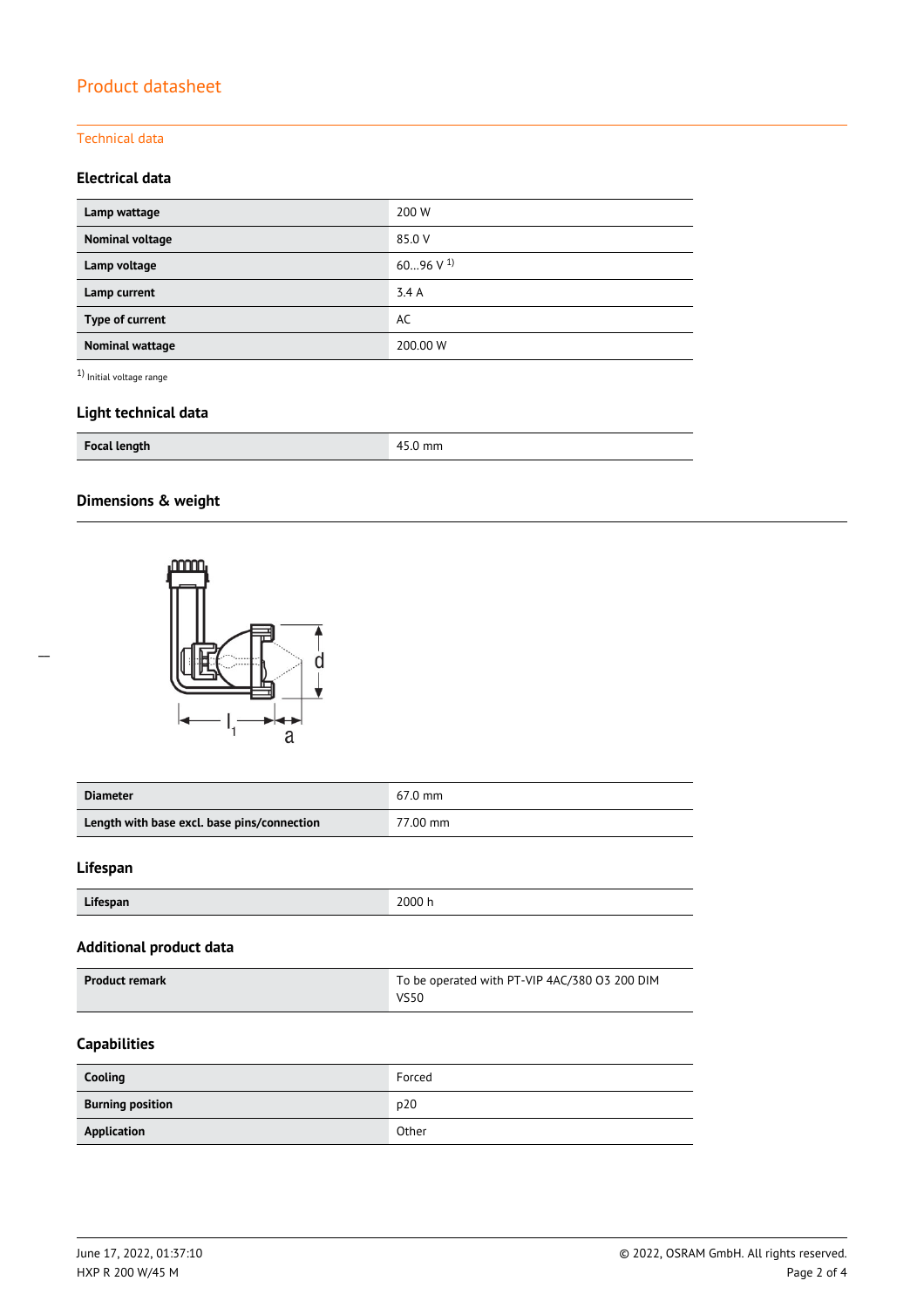#### **Environmental information**

### **Information according Art. 33 of EU Regulation (EC) 1907/2006 (REACh)**

| Date of Declaration               | 19-01-2022                         |  |
|-----------------------------------|------------------------------------|--|
| <b>Primary Article Identifier</b> | 4008321180070                      |  |
| Candidate List Substance 1        | No declarable substances contained |  |
| Declaration No. in SCIP database  | No declarable substances contained |  |